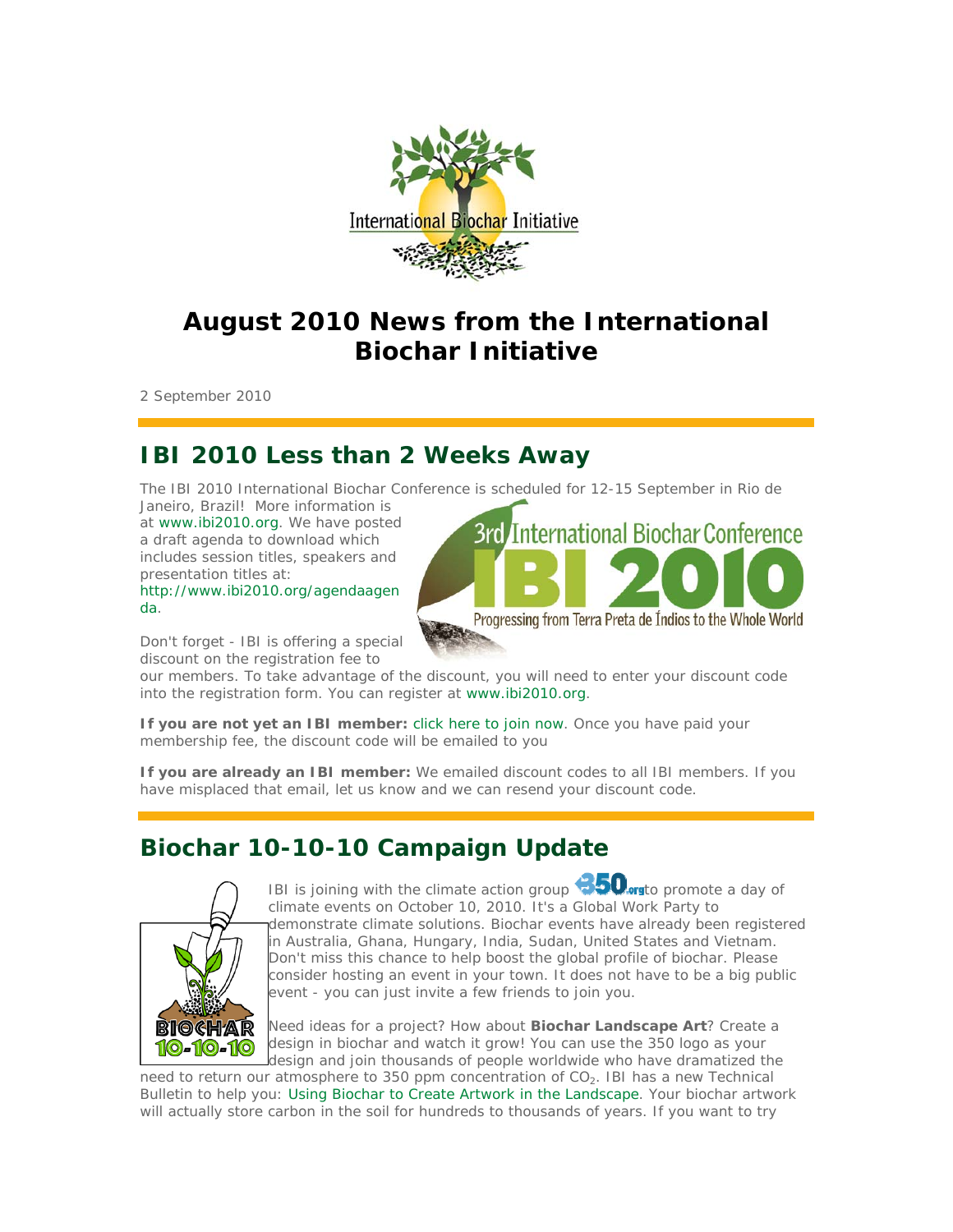**tree planting with biochar**, download IBI's Technical Bulletin, Practical Aspects of Biochar Application to Tree Crops. For more event ideas, visit the IBI Biochar 10-10-10 Campaign page.

#### **IBI is on Facebook**

To facilitate sharing ideas and stories about Biochar 10-10-10, IBI has set up a Facebook page. Please come and visit us there. We have also started a photo pool on Flickr to collect all of our Biochar 10-10-10 pictures. And if you Tweet, follow us on Twitter - we are @Biochar\_IBI.

### **Biochar Briefs - News Roundup for August 2010**

A number of new biochar studies, ventures and awards were announced in August, including the following:

*An important new study on biochar's impact on nitrous oxide emissions*, published in the Journal of Environmental Quality, garnered major media coverage from both the scientific and popular press, including an article in Scientific American. The study, led by Bhupinder Pal Singh of Industry & Investment New South Wales Australia and Balwant Singh from the University of Sydney, found that initially biochar produced inconsistent effects in soil, but over time it caused a measurable reduction in nitrous oxide emissions. Bhupinder Pal Singh said, "The impacts of biochars on nitrous oxide emissions from soil are of interest because even small reductions in nitrous oxide emissions can considerably enhance the greenhouse mitigation value of biochar, which is already proven to be a highly stable carbon pool in the soil environment."

*A long-awaited study estimating the maximum sustainable technical potential of biochar* to mitigate climate was published in August in Nature Communications. The study, led by Dominic Woolf of Swansea University and James Amonette of Pacific Northwest National Laboratory, found that biochar could reduce annual net emissions of carbon dioxide, methane and nitrous oxide by 12% without endangering food security, habitat, or soil conservation. The study was covered in more than 50 news articles from around the world, including Discovery News, New Republic, BBC, New Scientist and Treehugger. Dr. Amonette called biochar "not a panacea" but still "a significant player" in the quest to mitigate greenhouse gas emission. Furthermore, he said, "Using biochar to reduce greenhouse gas emissions at these levels is an ambitious project that requires significant commitments from the general public and government. We will need to change the way we value the carbon in biomass."

*The Montana Department of Environmental Quality* awarded \$350,000 to Algae Aqua Culture to develop a commercial-scale algae greenhouse that will convert waste wood chips into energy and biochar. An anaerobic digester process is planned to produce methane gas, which will be burned, along with wood waste, to provide mechanical power. Biochar from wood waste and waste from the algal processes then will be used to make an organic fertilizer.

*Biochar and African Dark Earths is a new project funded by a research grant from ESRC* (Economic and Social Research Council). This project investigates the importance of charred carbon in African farmers' management of soil fertility. The project also "seeks to identify the conditions under which biochar can become part of pathways to sustainability that support the livelihood needs and priorities of smallholder farmers - and what governance and policy processes would help." Principal Investigator is Professor James Fairhead at the University of Sussex.

*In an interview at Firedoglake, the famed ethnobotanist* and local food advocate, Gary Paul Nabham, talks about seed diversity, drought and other food security issues. He also describes his experiments with biochar: "On our land in southern Arizona, we're putting in an orchard of ancient desert fruits. My goal is to first increase the water-holding capacity and nutrient abundance of the soil by using Terra Preta, or biochar."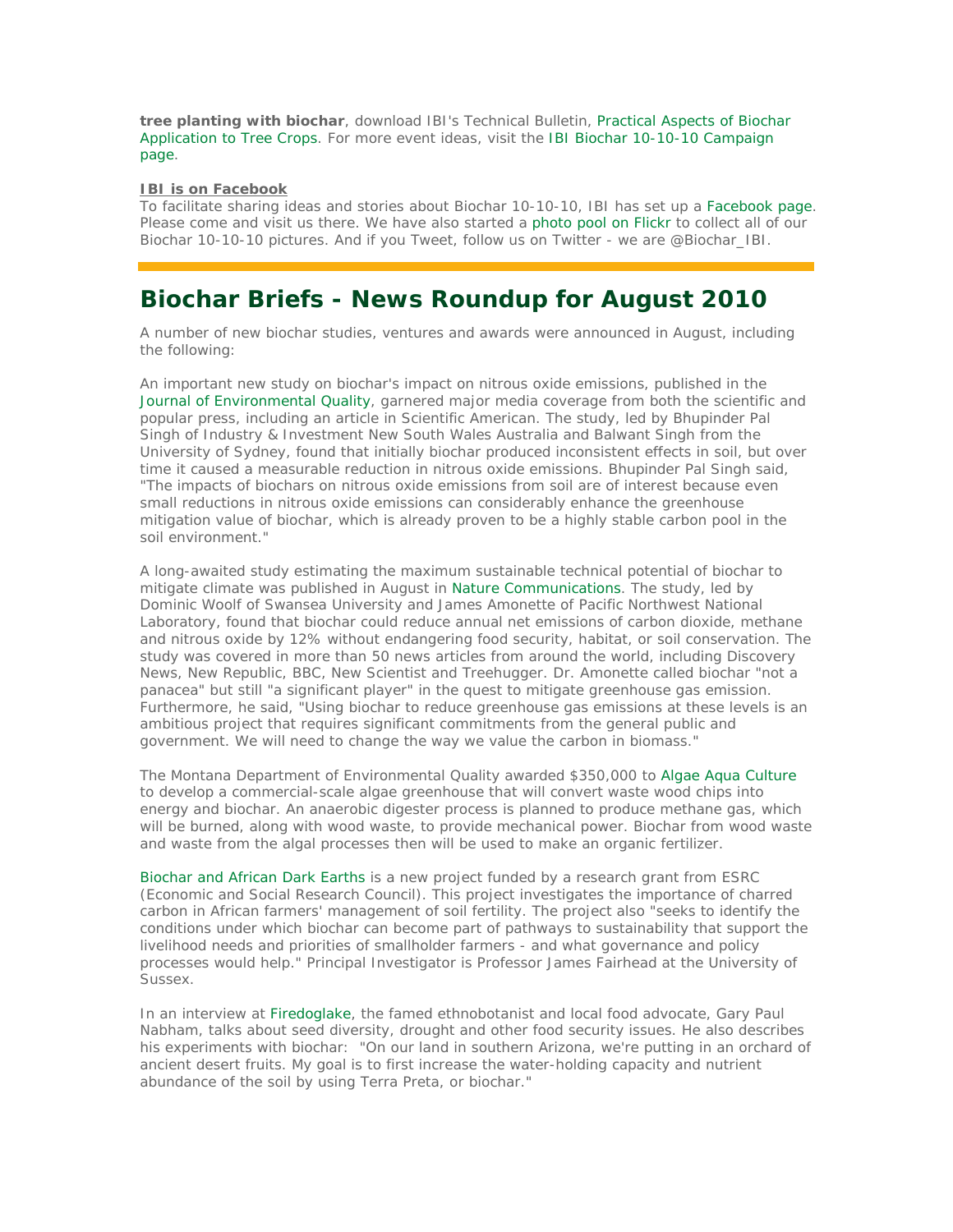*The forest protection group Mongabay has a lengthy interview with Laurens Rademakers* of Biochar Fund about the encouraging results that Congolese villagers are getting with biochar. Rademaker explains how the program has been successful: "Biochar will increase the fertility of problem-soils in a very noticeable, quick and long-term way. This is important for subsistence farmers, because they often cannot afford to buy fertilizers or invest in organic cultivation techniques that take a long time to establish. Biochar can be produced locally, with very low investment, and in a simple, easily understood process."

# **Practitioner Profile: Landscape Ecology: Creating a Market for Biochar in Hawaii through Field Trials and Public Outreach**

When Josiah Hunt graduated from the University of Hawaii at Hilo with a degree in Agroecology and Environmental Quality, he thought about pursuing his career by traveling to remote areas and conducting scientific research. He also realized that a way to make a difference in his community would be to practice sustainable landscaping. While working as a landscaper in 2008, he read a National Geographic article which mentioned biochar. Josiah became immediately obsessed with the idea, but his initial excitement was met with the disappointing reality that there was none locally available for him to use. At that time, Josiah was working with a local mill in exchange for wood to build his



home. He noticed the piles of scrap wood, saw an opportunity, and began to make his own biochar to use at home. Two years later, he is making and selling biochar as a full time job with his company Landscape Ecology-making more money than he was while a landscaper.

#### Click here to read the remainder of the story

Photo: *Biochar test plots at the Hawaii Island Master Garders Association (HIMGA) community garden*

## **Profile: Rapeseed Bio-Diesel and Rice Husk Charcoal: A model for a recycling society through a partnership between Higashiomi City and KANSAI Corporation, Japan**

By Steven McGreevy

Rural areas in Japan are suffering from a variety of setbacksmassive depopulation, severe aging, and economic stagnation to name a few. Small-scale family farmers unable to compete on an increasingly globalized stage are being weeded out, abandoning their farmland, and agricultural communities run the risk of disappearing altogether. Adding to the pain is the threat of environmental pollution and climate change. Faced with these problems, many rural municipalities have initiated rural development projects aimed at revitalizing farming livelihoods,

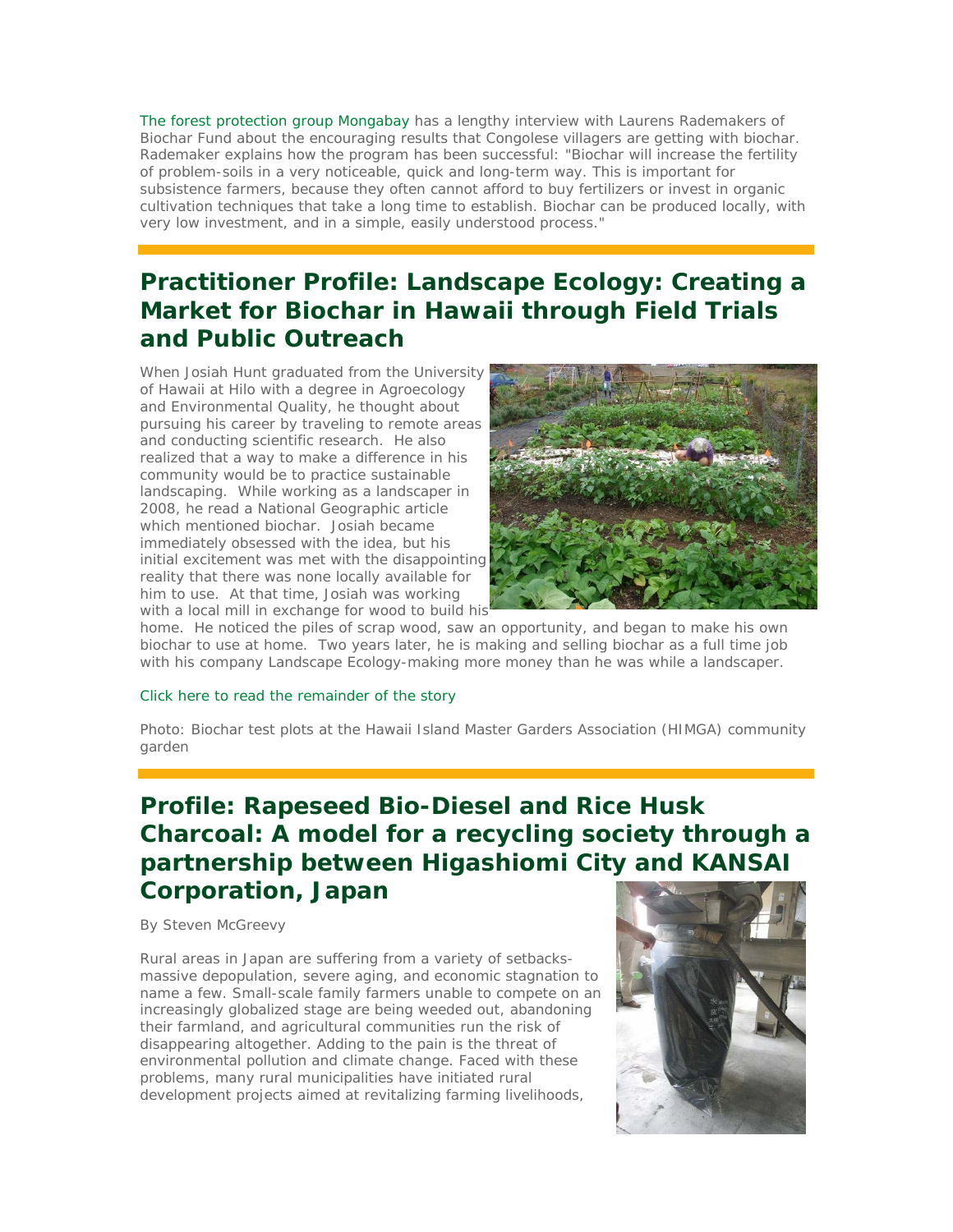local culture, and environmental sustainability.

Click here to read the remainder of this story on rapeseed biodiesel and rice husk biochar.

Photo: *bagging rice husk biochar at the production facility; courtesy of Steven McGreevy*.

### **Biochar Activities in China**

One of IBI's board members, David Wayne, recently visited China to tour biochar research projects and meet with some of the biochar practitioners in the country. He found biochar research projects are up and running at several institutions in China, with many others interested in getting involved, as the recent inaugural meeting of the China Biochar Network (CBN) demonstrated. The CBN will host a workshop in Hangzhou October 8 - 10 with participants expected from many parts of China. Visiting speakers include Hal Collins, Saran Sohi, Jim Amonette, Stephen Joseph and Debbie Reed.



The longest-established research projects appear to be those at the Chinese Agricultural University in Beijing, at Zhejiang University in Hangzhou, and at the Institute of Soil Science in Nanjing. Several projects have been aided by grants from the Blue Moon Fund. The intention of the Blue Moon Fund was to assist the early development of biochar research in China, in the expectation that funding for further research and application would be attracted in time from other sources and that the Chinese research projects would quickly be able to contribute findings of international significance.

As a country, China is the largest rice producer with 23% of the world's rice area and 37% of its rice production. Most is grown in irrigated (paddy) fields, so the release of methane by anaerobic bacteria is major issue. A team at Zhejiang University is investigating the ability of biochar made from rice straw to alter the activity of methanogenic bacteria. Experiments are underway both in laboratory jars and under field conditions and the early results are very striking.

#### Click here to read the remainder of this report

Photo: *Pot trials of rice seedlings in biochar-amended soils at the experimental station of The Institute of Soil Science. From left, Robert Flanagan (Bamboo Research Centre, Hangzhou), Prof. Zubin Xie and the research student, Ms Xu Yanping*; *courtesy of David Wayne*

## **Report from CHAB (Combined Heat and Biochar) camp 2010**

#### By Christa Roth

About 15 people from the US, Canada and Germany formed the core group of the first CHAB camp attendees, held at New England Small Farm Institute (NESFI) from 9 - 13th August 2010.

Drs Tom B Reed, Paul S Anderson and Hugh McLaughlin guided the participants through the sessions on theory and practice of biochar-creation and the potential applications of heat generated in the process. As form follows function, the principles of wood-gas production and subsequent wood-gas combustion had to be understood first before participants applied the theory hands-on and build char-making devices.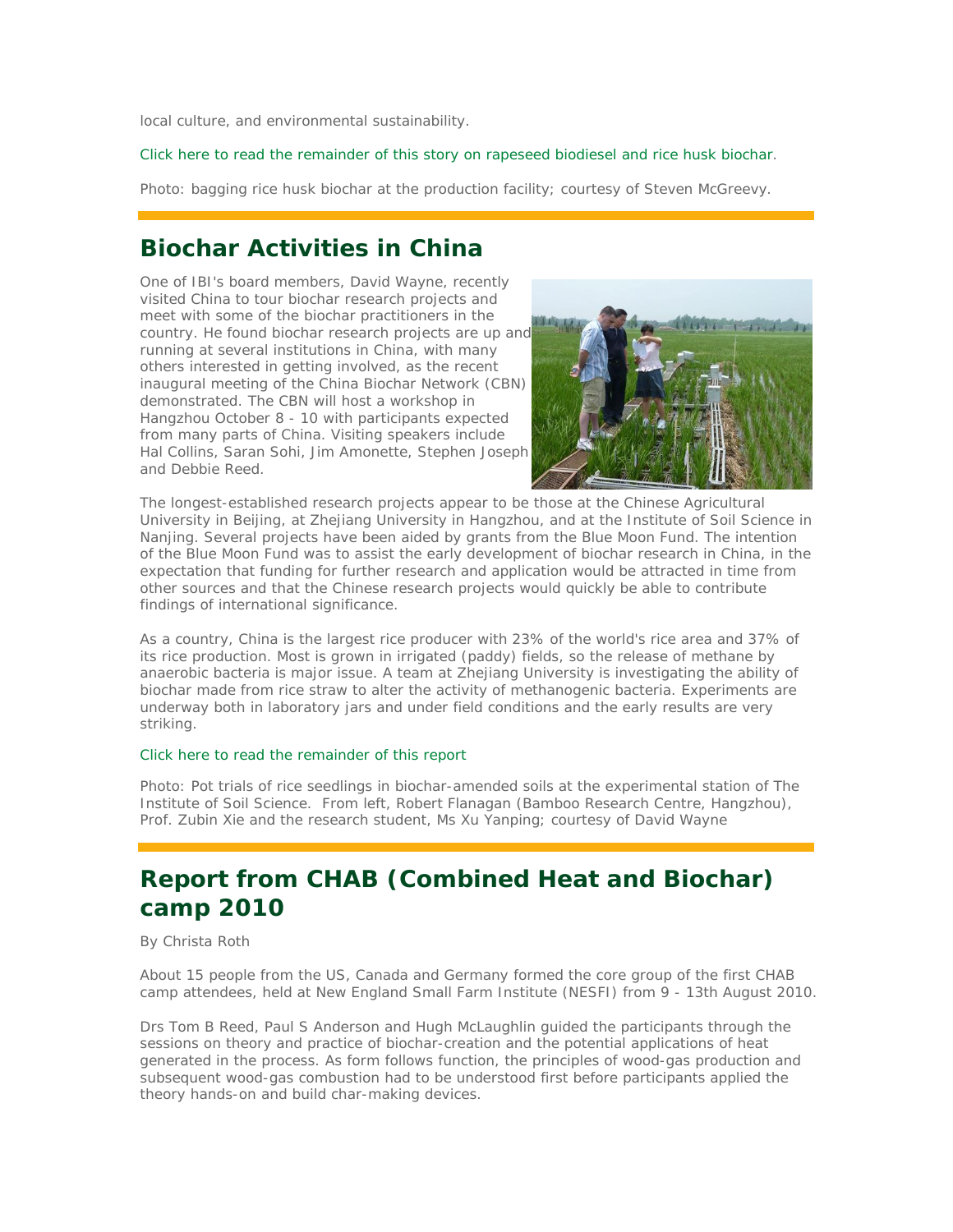By simple experiments participants learned and experienced that the difference between charmaking/tar-burning and tar-making/char-burning is in the air-control. So a major focus was on how to master the art of air-flow regimes and controllably get air to the right places in the

right amounts in a CHAB device. Thus the importance of draft was not only discussed, but ventilators and fans for forced convection were built by the participants in various sizes and shapes based on salvaged parts from computers and tin-cans. These were then applied in the two major CHAB application groups: either in retorts, where the focus is more on the char-creation, or in toplit up-draft (TLUD) devices, where the char is a welcome by-product of a routine process and the focus is to efficiently use the heat and light for cooking, grilling, space heating, lighting etc. Insights were shared on how cultural sensitivities influence the designs of the application, especially in the case of cook-stoves.

NESFI provided an ideal location for all the practical sessions, as people could test the newly created devices immediately. Many meals were cooked on CHAB devices, and many different types of flames were illuminating the scene in the evening hours. The demonstration of a big industrial-sized retort by local experts rounded the experience.



Participants had brought large enough amounts of real-world fuels for trials in existing and new cook-stove applications, so that everybody thrived with the challenge to cleanly burn 'difficult' biomass fuels like whole Jatropha seeds from Tanzania or Cacao shells and rice hulls from Senegal.

CHAB camp 2010 was wonderful learning experience for everybody and definitely repeatable.

Photo: *A combined TLUD/retort made with hand tools from a bucket, used to heat water and make biochar; courtesy of Christa Roth*.

Christa Roth is a freelance consultant for Food and Fuel topics. You can reach her at christa-roth@foodandfuel.info

## **USDA Issues Call for Applications for REAP Feasibility Grants**

On August 6, 2010, the U.S. Department of Agriculture (USDA) announced the opening of the application period for proposals to conduct feasibility studies on prospective renewable energy systems, including anaerobic digesters, under the Rural Energy for America Program (REAP).

Agriculture producers and rural small businesses may apply for a REAP feasibility study grant to help pay for the cost of a comprehensive business-level study that gathers together preliminary data and studies, evaluates the findings, and determines whether the proposed energy project is viable and profitable. The study must be conducted by an independent third party and the grant may not be used to pay for facility design work or permitting/licensing costs.

Assistance is limited to \$50,000 or 25 percent of the cost of the study, whichever is less. Approximately \$3 million is available to be awarded this year. More details are available in the August 6, 2010 Federal Register.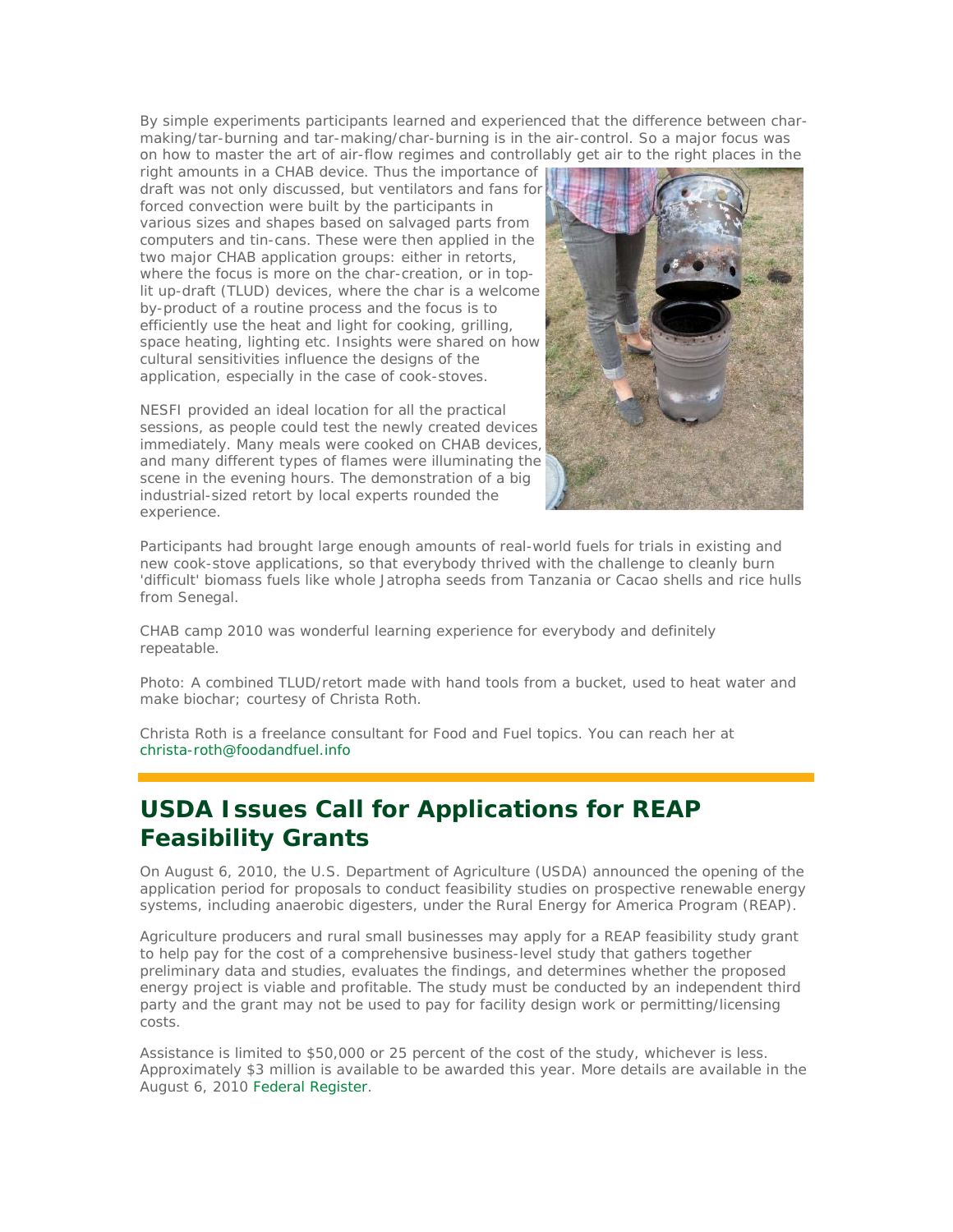Application materials may be obtained from your local USDA Rural Development Energy Coordinator or from www.grants.gov (keyword search: REAP). Applications are due on October 5, 2010.

## **Regional Biochar Group Updates**

To read more on regional and national biochar groups, please see IBI's website at: www.biochar-international.org/network/communities. This month includes updates from Biochar Malaysia, Alaska Biochar (United States), and the Pioneer Valley Biochar Initiative (PVBI).

#### **SEA Biochar/Biochar Malaysia**

In Malaysia, research work on biochar is just beginning. We started with a workshop in December 2009, i.e. 'Biochar Malaysia Workshop 2009' at Universiti Putra Malaysia. Early this year members of the Faculty of Agriculture, Universiti Putra Malaysia, Serdang, began research projects funded by the Malaysian government on biochar application in agriculture specifically on sandy soils and in vegetable cultivation. A pilot plant set-up by a private environmental engineering company here has successfully produced a biochar from oil palm empty fruit bunches (an agro-waste produced by the palm oil mills) which is called EFB biochar. We are using this biochar for our projects. Otherwise, the only other biochar available is the burnt rice husks which are very low in carbon. The burnt rice husk is increasingly popular in plant nurseries; as a component of their potting mix. However, there is still a lot to be done in Malaysia to educate the public about carbon sequestration and climate change, and the role of biochar in climate change mitigation. For more information on SEA Biochar, please see:

#### http://www.biochar-international.org/regionalgroups/southeastasia.

#### **Biochar Alaska (United States)**

In the small village of Ruby, Alaska, harvest of moose, bear and salmon is part of a subsistence lifestyle. However, people are becoming more interested in growing fresh vegetables to supplement their diet due to the high cost of importing fresh produce to their villages. Gardeners in Ruby and other Alaskan villages are looking for ways to improve their soil quality and fertility using local renewable products. In these remote locations soil fertility is an issue and the use of soil enhancers is necessary. This summer, Ed Sarten, a resident of Ruby, AK, made his first batch of biochar using white spruce and moose bones using a 55 gallon barrel. Ed is going to try a germination test before applying his biochar to his garden next year, and a sample of the biochar has been sent to a lab to determine the available nutrients. We hope to improve our systems for producing biochar in small scale for gardens in Alaska and help other residents to learn about this technology to ameliorate the soil. Biochar Alaska will send updates on this work as they are available. For more information on Biochar Alaska, please see: http://www.biocharinternational.org/regional/alaska.

*Photos of Ruby Alaska courtesy of Sunny Castillo.*

#### **Pioneer Valley Biochar Initiative (PVBI)**

As mentioned in a previous article, a CHAB Camp (Combined Heat

and Biochar) event was held at NESFI during Aug. 9 - 13 led by Drs. Paul Anderson, Thomas Reed, and Hugh McLaughlin. It was attended by about 18 participants who participated in discussions and made and tested devices for making biochar, including several TLUD variations. Bob Wells and Peter Hirst (New England Biochar LLC) brought their commercialscale Adam-Retort, which successfully produced two batches of biochar and a good amount of wood vinegar with no apparent negative impact on air quality. A tentative order has been placed for an updated version of the Retort which will be located at NESFI. Attempts will be

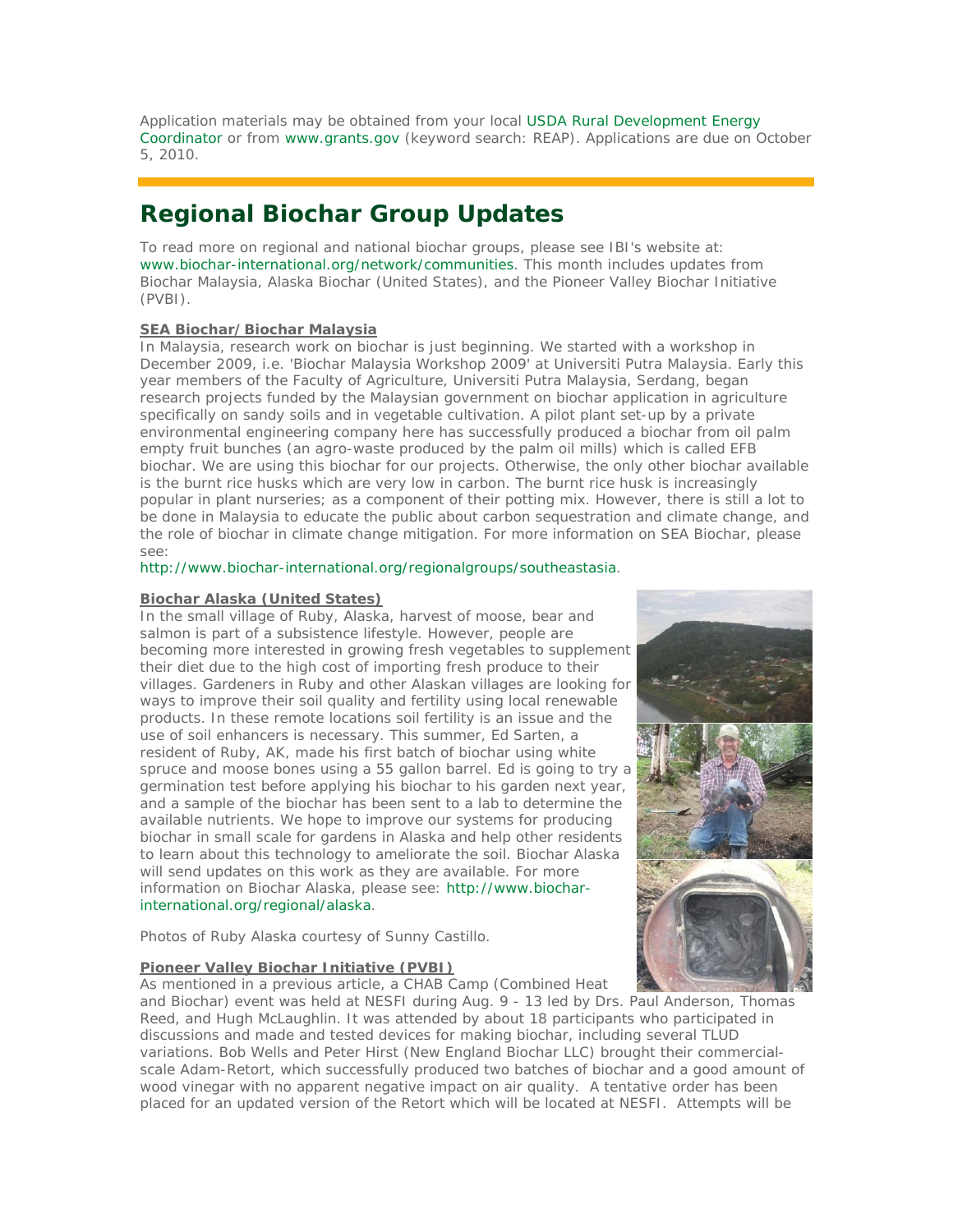made to accompany biochar production with the generation of heat to be used at the NESFI farm facility. Additionally, a small scale continuous feed pyrolyzer prototype is being tested as NESFI.

More samples of char produced as a byproduct in the UMass Chemical Engineering project for preparing bio-oil using a semi-commercial scale device have been obtained and will be tested for agricultural value-if they have value, this may increase cooperative efforts for combined biochar-bio-oil production. For more information on PVBI please see: http://pvbiochar.org.

## **Book Review: The Biochar Revolution: Transforming Agriculture and Environment, ed. Paul Taylor**

By Kelpie Wilson

I want to call this book: "Biochar, the Missing Manual." This compendium of practical how-to articles on the art and science of biochar bridges the current gap between research and implementation of biochar systems. While basic research on the mechanisms of biochar-soil interactions proceeds at research institutions around the globe-farmers, blacksmiths, colliers, and crafty inventors of all sorts have jumped into the business of biochar production and utilization. The Biochar Revolution collects the results and best practical advice that these entrepreneurs have to offer to the biochar community.

In the book you will read about the challenges of designing low-emissions biochar production systems from small-scale stoves to farm-scale pyrolyzers. Biochar producers show how they add minerals and nutrients to maximize the effectiveness of biochar, and seasoned biochar business operators share the rudiments of their business plans including information on feedstocks, flow rates, and financing. One section of the book is devoted to explaining simple tests to characterize biochar and methods for conducting valid field trials.

Because biochar is rooted in an ancient, proven practice, farmers feel empowered to experiment, and are beginning to accumulate and document their results. But because biochar is new to science, it is not always possible to account for these results in a predictable fashion. We are fortunate to have a vibrant, grassroots movement of biochar practitioners who are so generous in sharing their results with the community. When practice and theory advance to the point where they meet in the middle, then we will truly see a biochar revolution. You can pre-order the book, which has a September 2010 publication date, at www.biochar-books.com.

### **Upcoming Calendar Highlights**

2 September - First Conference of Biochar Quebec: An Overview of Research and the Implementation of Biochar in Quebec, Canada. More information, Julie Major at: julimajor@gmail.com.

12-15 September - 3rd International Biochar Conference: IBI 2010; Location: Rio de Janeiro, Brazil; More information: http://www.ibi2010.org/

16-17 September - Workshop on Biochar - Production and Uses; Location: Appropriate Rural Technology Institute's Rural Entrepreneurship Development Centre, Phaltan, India; More information: sarah.carter@ed.ac.uk, http://biocharinnovation.wordpress.com

27-30 September - Workshop on Terra Preta Sanitation; Location: INEP, Groß Ippener, Germany ; More information: Christopher Buzie: Christopher.buzie-fru@tuhh.de, Horacio Factura: horacio.factura@tu-harburg.de